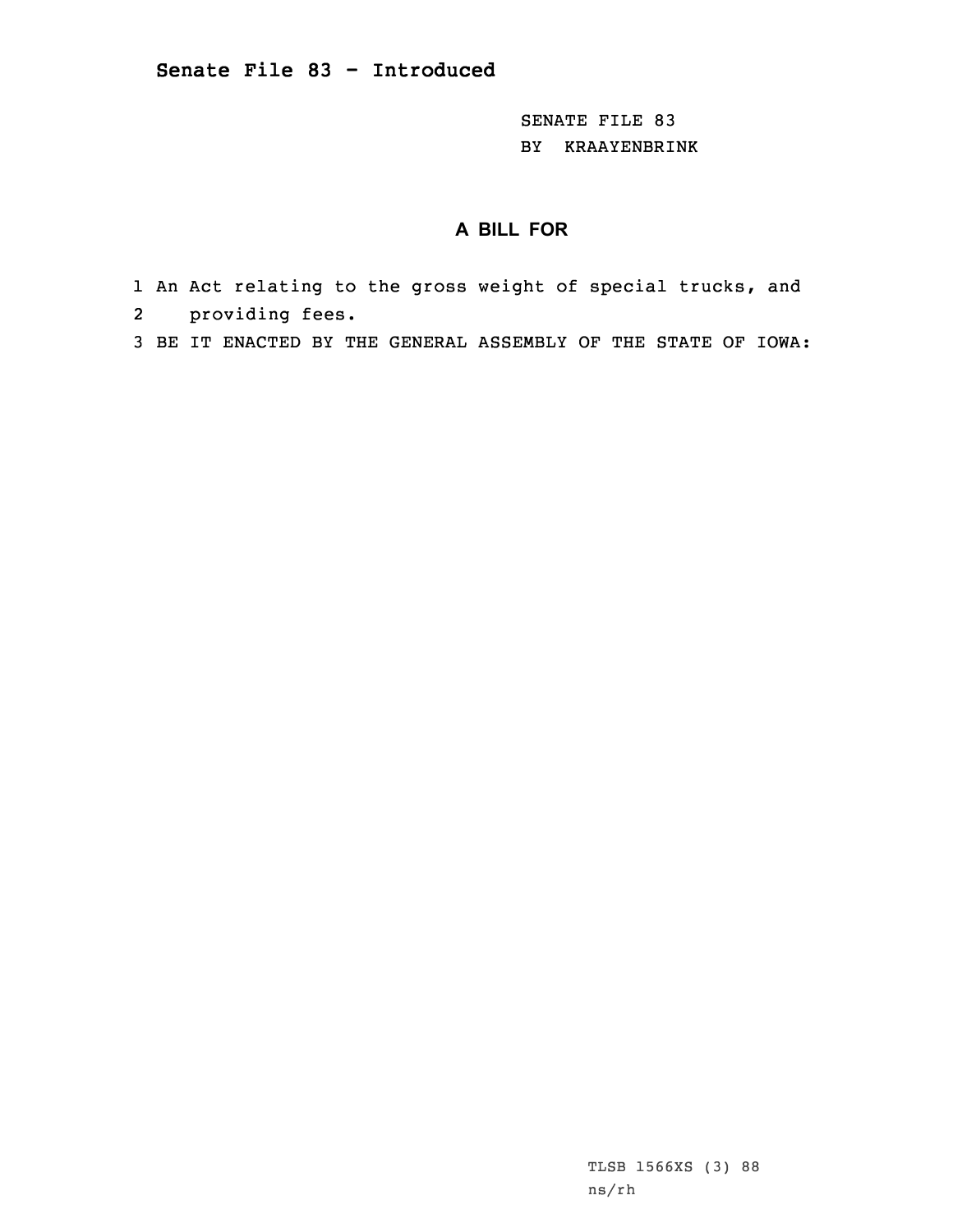1 Section 1. Section 321.1, subsection 75, Code 2019, is 2 amended to read as follows:

 75. *"Special truck"* means <sup>a</sup> motor truck or truck tractor not used for hire with <sup>a</sup> gross weight registration of six through 5 thirty-two thirty-nine tons used by a person engaged in farming to transport commodities produced only by the owner, or to transport commodities purchased by the owner for use in the owner's own farming operation or occasional use for charitable purposes. *"Special truck"* also means <sup>a</sup> motor truck or truck tractor not used for hire with <sup>a</sup> gross weight registration ll of six through <del>thirty-two</del> thirty-nine tons used by a person engaged in farming who assists another person engaged in farming through an exchange of services. <sup>A</sup> *"special truck"* does not include <sup>a</sup> truck tractor operated more than fifteen thousand miles annually.

16 Sec. 2. Section 321.121, subsection 1, paragraph d, Code 17 2019, is amended to read as follows:

 *d.* The additional annual registration fee for <sup>a</sup> special truck for <sup>a</sup> gross weight registration in excess of twenty tons is twenty-five dollars for each ton over twenty tons and not 21 exceeding <del>thirty-two</del> thirty-eight tons, and an additional ten dollars for <sup>a</sup> gross weight registration in excess of thirty-eight tons and not exceeding thirty-nine tons.

24 Sec. 3. Section 321.463, subsection 6, paragraph c, 25 subparagraph (1), unnumbered paragraph 1, Code 2019, is amended 26 to read as follows:

 The maximum gross weight allowed to be carried on <sup>a</sup> 28 commercial motor vehicle, other than a special truck, on noninterstate highways, provided the vehicle is operated by <sup>a</sup> person with <sup>a</sup> commercial driver's license valid for the vehicle operated unless section [321.176A](https://www.legis.iowa.gov/docs/code/2019/321.176A.pdf) applies, is as follows: Sec. 4. Section 321.466, subsection 4, Code 2019, is amended

33 to read as follows:

34 4. <sup>A</sup> person shall not operate <sup>a</sup> motor truck, trailer, truck 35 tractor, road tractor, semitrailer, or combination thereof, or

 $-1-$ 

LSB 1566XS (3) 88  $ns/rh$  1/3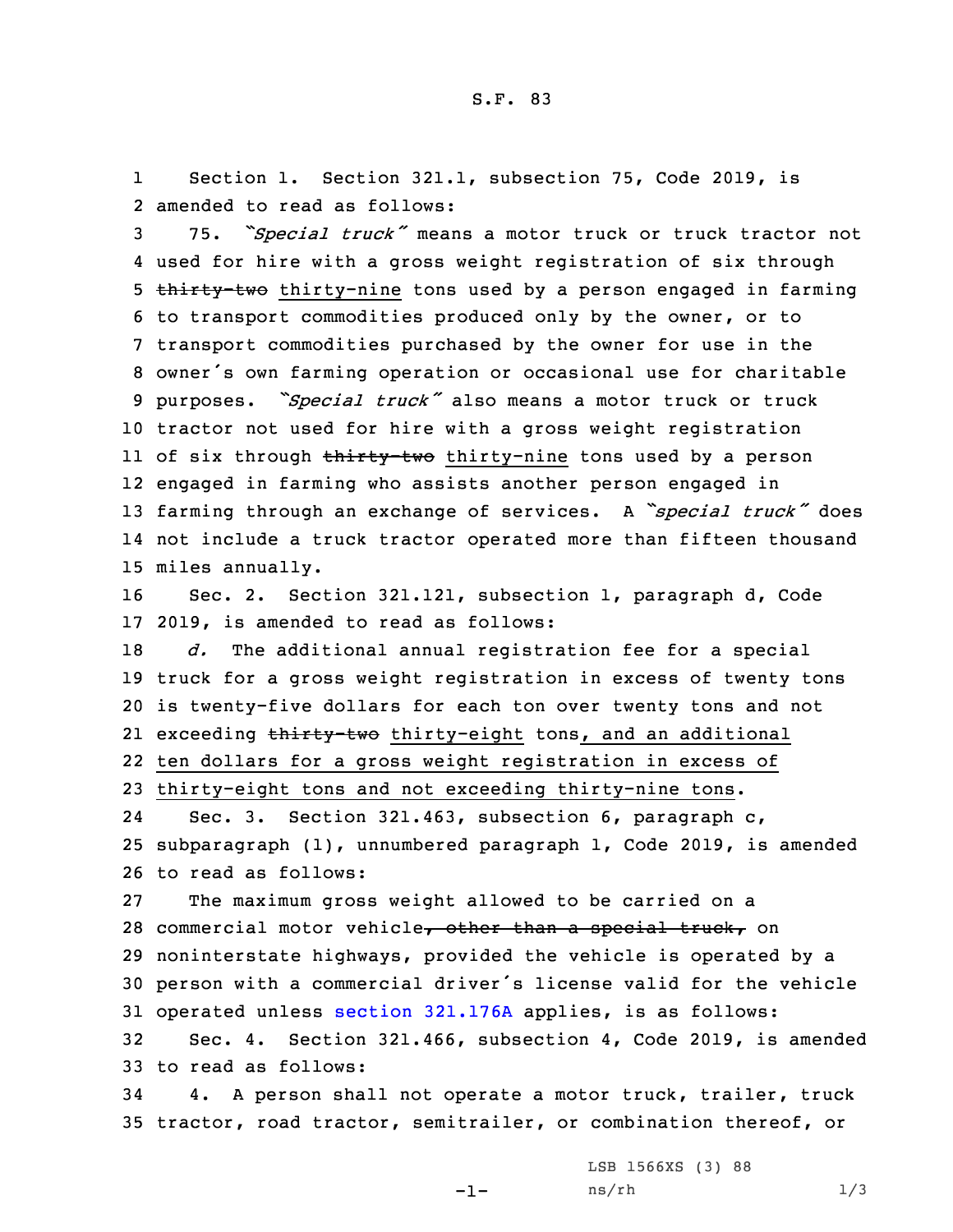S.F. 83

 any such vehicle equipped with <sup>a</sup> transferable auxiliary axle or axles, on the public highways with <sup>a</sup> gross weight exceeding the gross weight for which it is registered by more than five percent; provided, however, that any vehicle or vehicle combination referred to in this [subsection](https://www.legis.iowa.gov/docs/code/2019/321.466.pdf), while carrying <sup>a</sup> load of raw farm products, soil fertilizers including ground limestone, raw dairy products, livestock, live poultry, or eggs, or <sup>a</sup> special truck, while carrying <sup>a</sup> load of distillers grains, may be operated with <sup>a</sup> gross weight of twenty-five percent in excess of the gross weight for which it is registered. However, this subsection shall not be construed to allow the operation of <sup>a</sup> special truck on the public highways with <sup>a</sup> gross weight exceeding the maximum gross weight allowed under section 321.463, subsection 6. EXPLANATION **The inclusion of this explanation does not constitute agreement with the explanation's substance by the members of the general assembly.** Under current law, <sup>a</sup> "special truck" is <sup>a</sup> motor truck or truck tractor used for certain farming and commodity transportation purposes, but not used for hire, with <sup>a</sup> gross weight registration of between 6 and 32 tons. This bill increases the maximum gross weight registration for special trucks to 39 tons. The bill provides that the registration fee for <sup>a</sup> special truck is an additional \$25 per ton between 32 and 38 tons, and an additional \$10 between 38 and 39 tons. Code section 321.463(6)(c)(1) exempts special trucks from the maximum gross weight table for commercial motor vehicles operating on noninterstate highways. The bill strikes this exemption. Code section 321.466 authorizes <sup>a</sup> special truck, while carrying <sup>a</sup> load of distillers grains, to be operated with <sup>a</sup>

 gross weight of 25 percent in excess of the gross weight for which the special truck is registered. The bill provides that this provision shall not be construed to allow the operation of <sup>a</sup> special truck on the public highways with <sup>a</sup> gross weight

 $-2-$ 

LSB 1566XS (3) 88  $ns/rh$  2/3